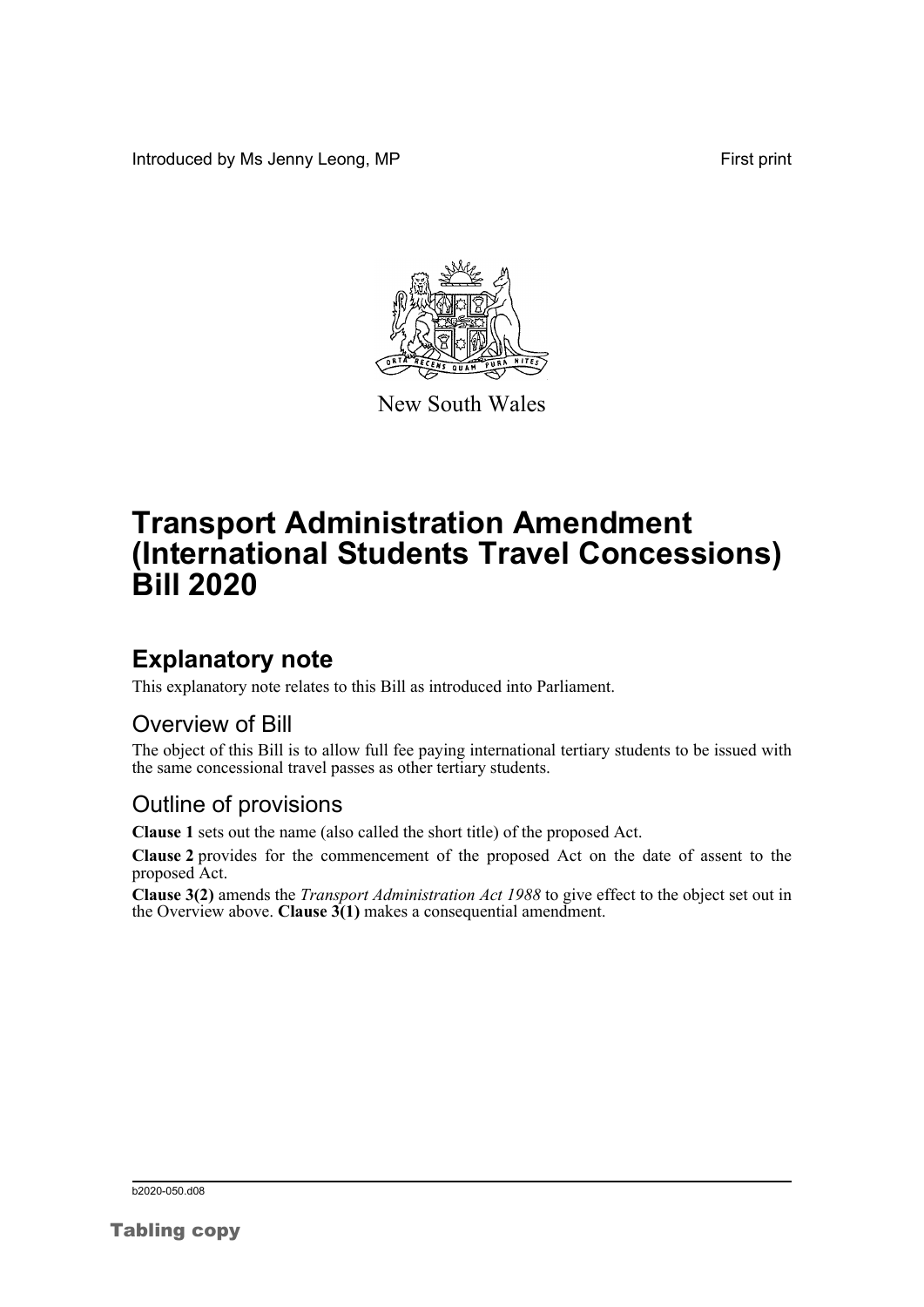Introduced by Ms Jenny Leong, MP First print



New South Wales

## **Transport Administration Amendment (International Students Travel Concessions) Bill 2020**

### **Contents**

|   |                                                         | Page |
|---|---------------------------------------------------------|------|
| 1 | Name of Act                                             |      |
|   | 2 Commencement                                          |      |
|   | 3 Amendment of Transport Administration Act 1988 No 109 |      |

b<sub>2020</sub>-050.d08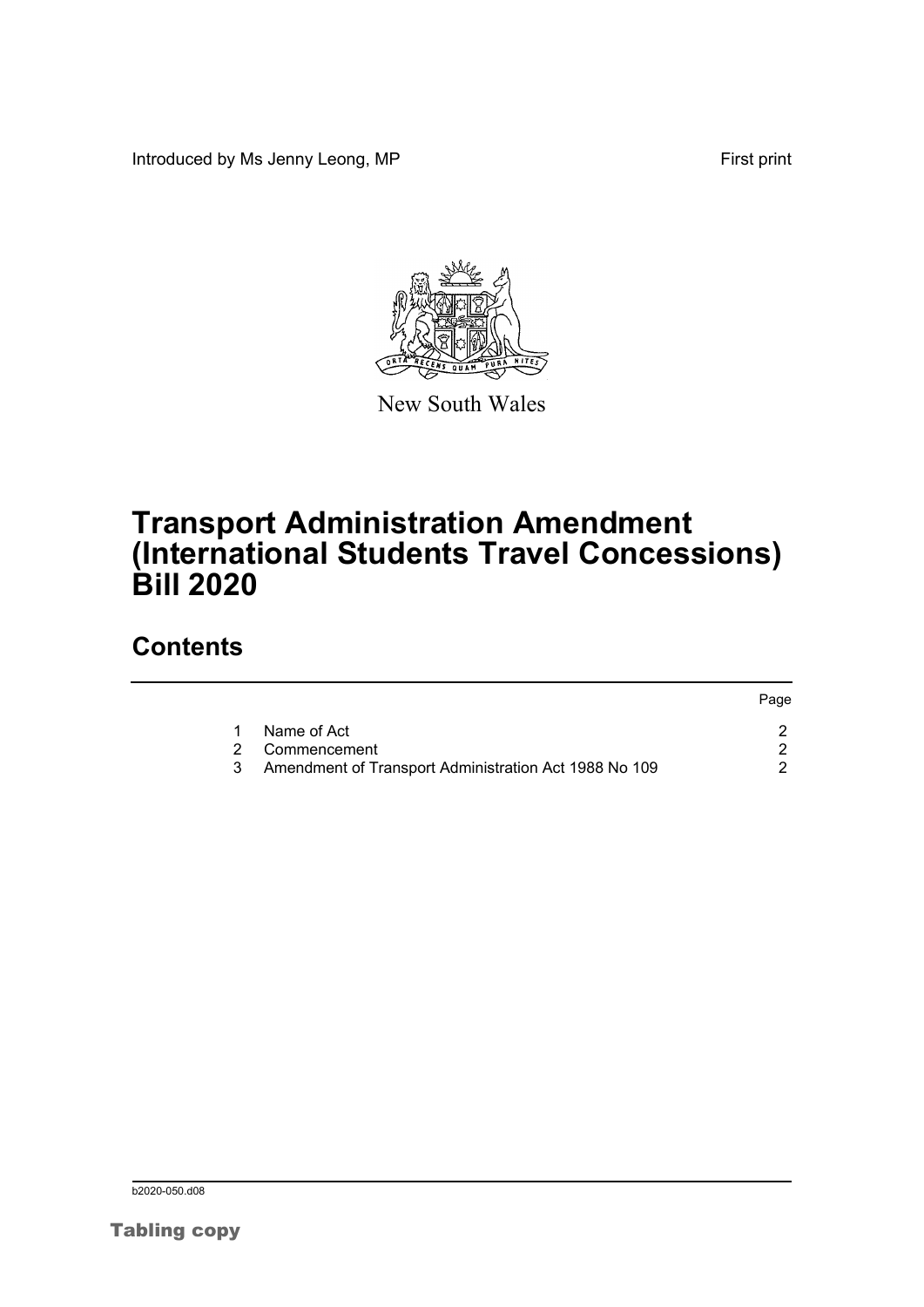

New South Wales

# **Transport Administration Amendment (International Students Travel Concessions) Bill 2020**

No , 2020

#### **A Bill for**

An Act to amend the *Transport Administration Act 1988* to provide that international tertiary students are entitled to the same travel concessions as other tertiary students.